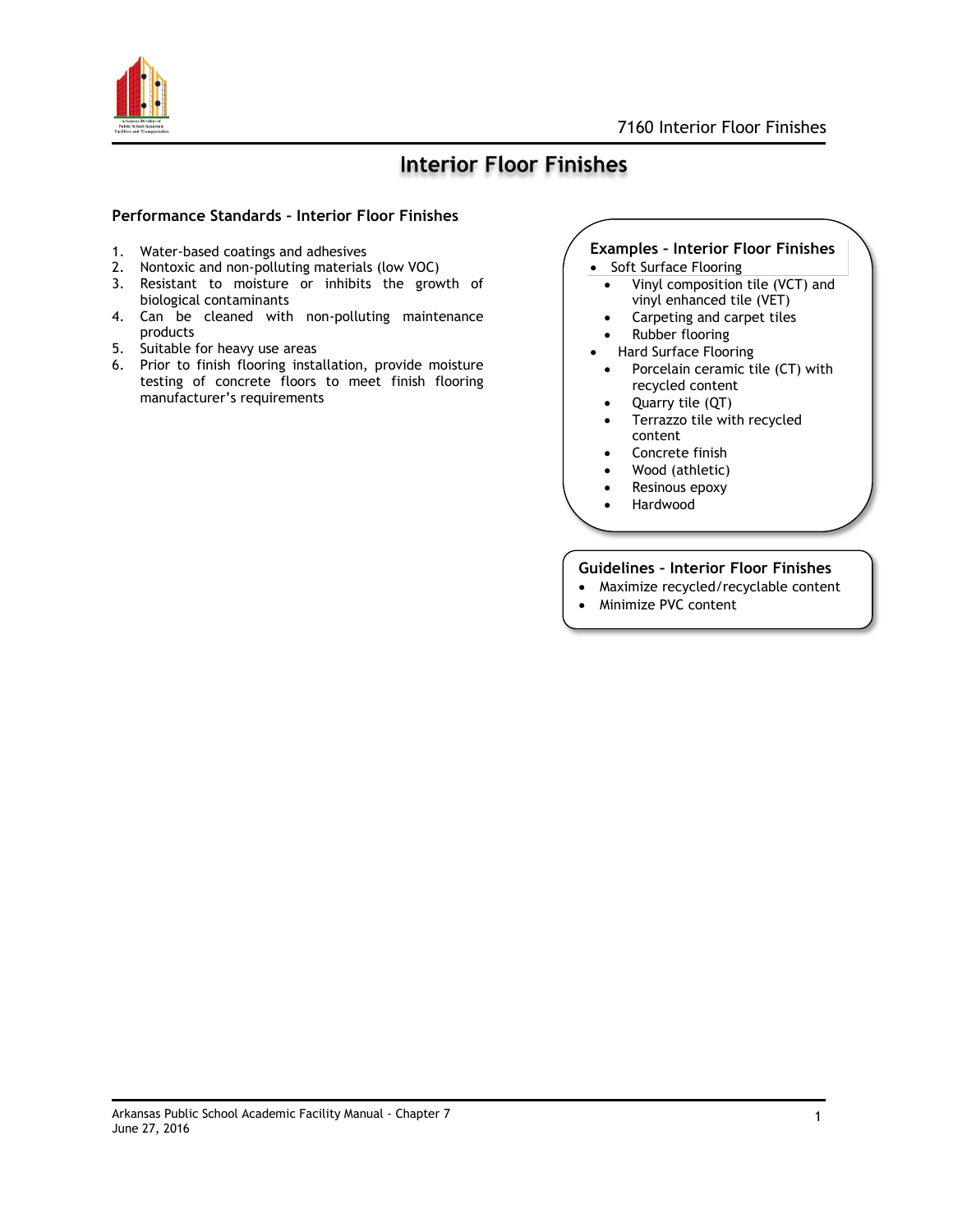

# **Soft Surface Flooring**

#### **Examples**

- Vinyl composition tile (VCT) and Vinyl enhanced tile (VET)
- Linoleum and Sheet vinyl
- Carpet (CAR) and carpet tiles
- Rubber flooring

#### **Construction Standards – Soft Surface Flooring**

- 1. Carpet: minimum recycled content guideline of 25%, minimum 17 ounce face weight
- 2. Low-VOC emitting materials. Resilient VOC content limited to 340 grams/liter or less
- 3. Maximum acceptable moisture emission rate for concrete sub floors:
	- Carpet and sheet vinyl 3 lbs/1,000 sq. ft. per 24 hours or less
	- $\bullet$  VCT 5 lbs./1,000 sq.ft.
- 4. Use water-based low VOC adhesives, sealants, and cleaning products
- 5. Sheet vinyl with backing: 0.080 inch thick
- 6. Linoleum: 0.10 inch (2.5mm) minimum thickness

#### **Performance Benefits - Soft Surface Flooring**

- Easy to clean and maintain
- Acoustical benefits
- Physical comfort (cushion)
- Safety for small children

#### **Performance Guidelines - Soft Surface Flooring**

- Maximize recycled / recyclable content
- Consider meeting Carpet and Rug Institute Green Label Plus criteria
- Research and use carpet reclamation programs where available for disposal of existing carpet
- Minimize PVC content where possible
- Consider life cycle costs including materials, cleaning and maintenance